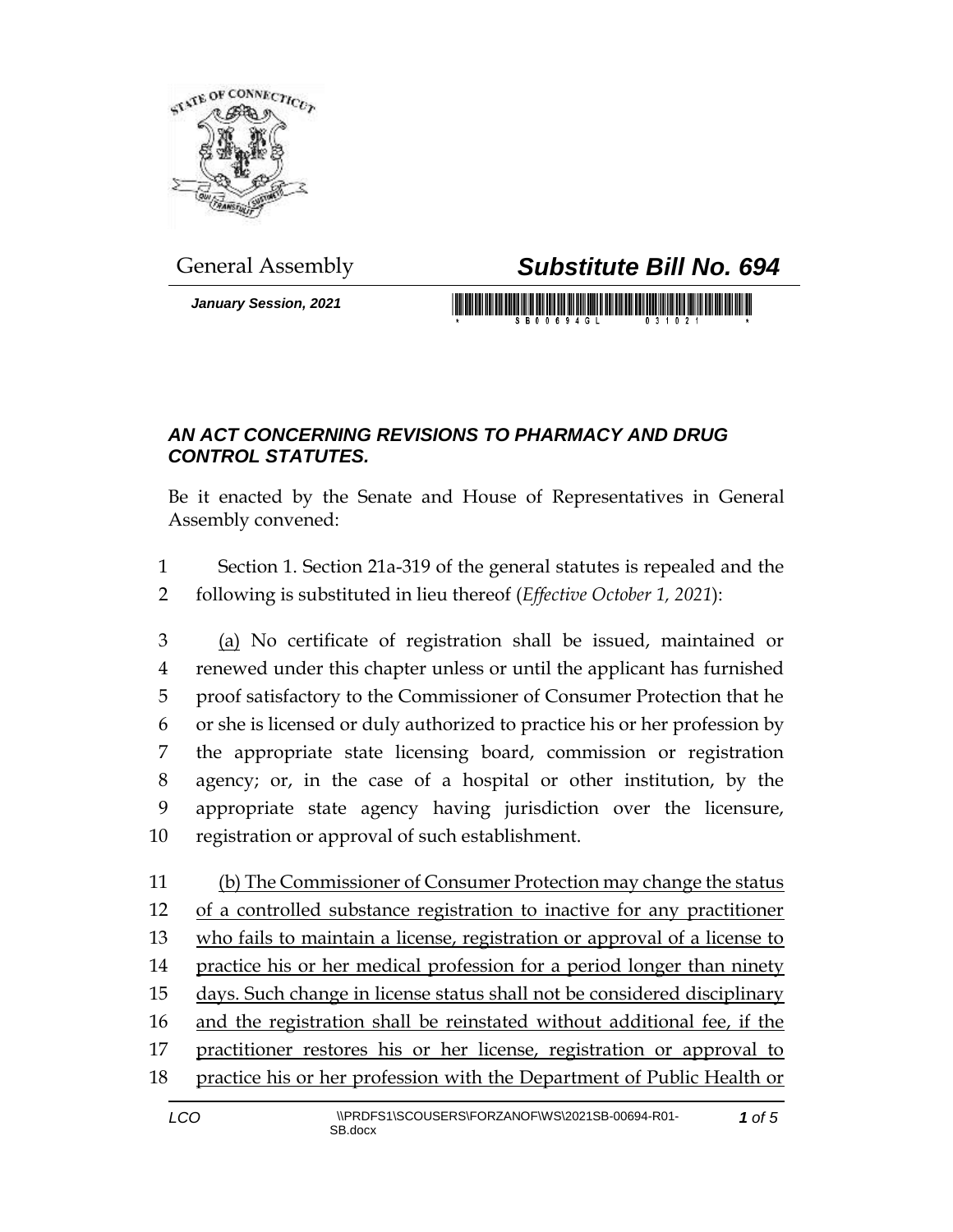associated board or commission, and the reinstatement occurs prior to

the expiration of the controlled substance registration.

 Sec. 2. (NEW) (*Effective from passage*) (a) For purposes of this section, "epinephrine auto injector" means a prefilled auto injector or similar automatic injectable equipment used to deliver epinephrine in a standard dose for emergency first aid response to allergic reactions.

 (b) A pharmacist, in his or her professional discretion, may issue a prescription for not more than two epinephrine auto injectors under the following conditions:

 (1) The pharmacist identifies that the patient requesting such prescription has received an epinephrine auto injector by prescription from another pharmacy within the previous two years;

 (2) The pharmacist identifies the patient's practitioner specified by the patient as his or her primary care provider at the time the request is made;

 (3) The pharmacist informs the patient's primary care provider of the issuance of the prescription not later than seventy-two hours after such issuance, by either phone, facsimile or electronic transmission; and

 (4) The prescription issued by the pharmacist does not have any refills and is not filled more than once per year.

 (c) Nothing in this section shall prevent a pharmacist from verifying a previous prescription at any pharmacy in any part of the United States, including any state, district, commonwealth, territory or insular possession thereof, or any area subject to the legal authority of the United States of America.

 Sec. 3. Subsection (f) of section 20-633b of the general statutes is repealed and the following is substituted in lieu thereof (*Effective from passage*):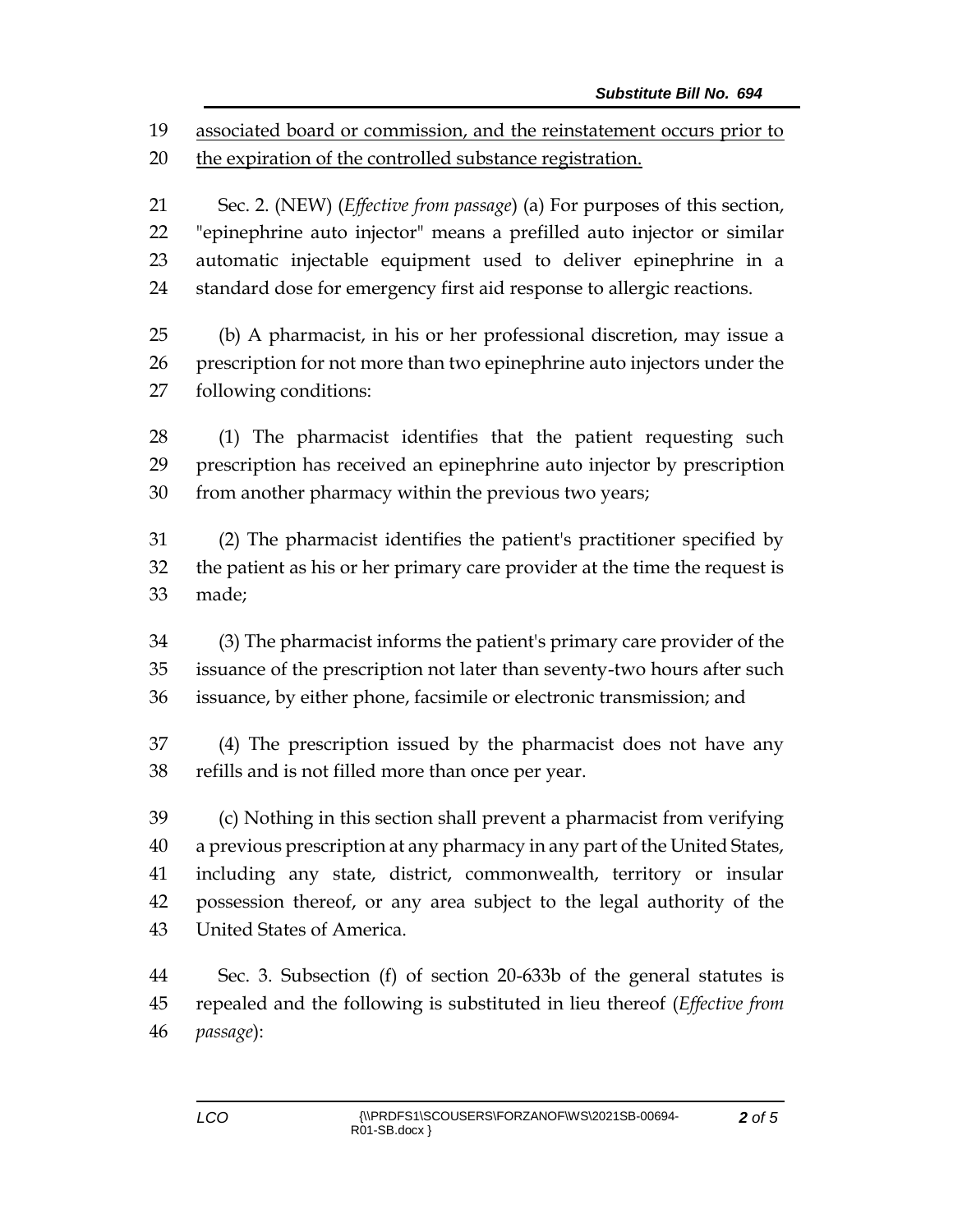(f) (1) If a sterile compounding pharmacy plans to remodel **[**a pharmacy clean room within the sterile compounding facility**]** any area utilized for the compounding of sterile pharmaceuticals or adjacent space, relocate **[**a pharmacy clean room within the facility**]** any space 51 utilized for the compounding of sterile pharmaceuticals or upgrade or conduct a nonemergency repair to the heating, ventilation, air conditioning or primary or secondary engineering controls for **[**a pharmacy clean room within the facility**]** any space utilized for the compounding of sterile pharmaceuticals, the sterile compounding pharmacy shall notify the Department of Consumer Protection, in writing, not later than **[**ten**]** forty-five days prior to commencing such remodel, relocation, upgrade or repair. Such written notification shall 59 include a plan for such remodel, relocation, upgrade or repair and such plan shall be subject to department review and approval. If a sterile compounding pharmacy makes an emergency repair, the sterile compounding pharmacy shall notify the department of such emergency repair, in writing, **[**as soon as possible**]** not later than twenty-four hours after such repair is commenced.

 (2) If the USP chapters require sterile recertification after such remodel, relocation, upgrade or repair, the sterile compounding pharmacy shall provide a copy of its sterile recertification to the Department of Consumer Protection not later than five days after the sterile recertification approval. The recertification shall only be performed by an independent licensed environmental monitoring entity.

 Sec. 4. Subsection (d) of section 20-614 of the general statutes is repealed and the following is substituted in lieu thereof (*Effective from passage*):

 (d) Prior to or simultaneous with the dispensing of a drug, **[**pursuant to subsection (b) of this section**]** from a pharmacy licensed pursuant to this chapter, a pharmacist or other employee of the pharmacy shall, whenever practicable, offer for the pharmacist to discuss the drug to be dispensed and to counsel the patient on the usage of the drug, except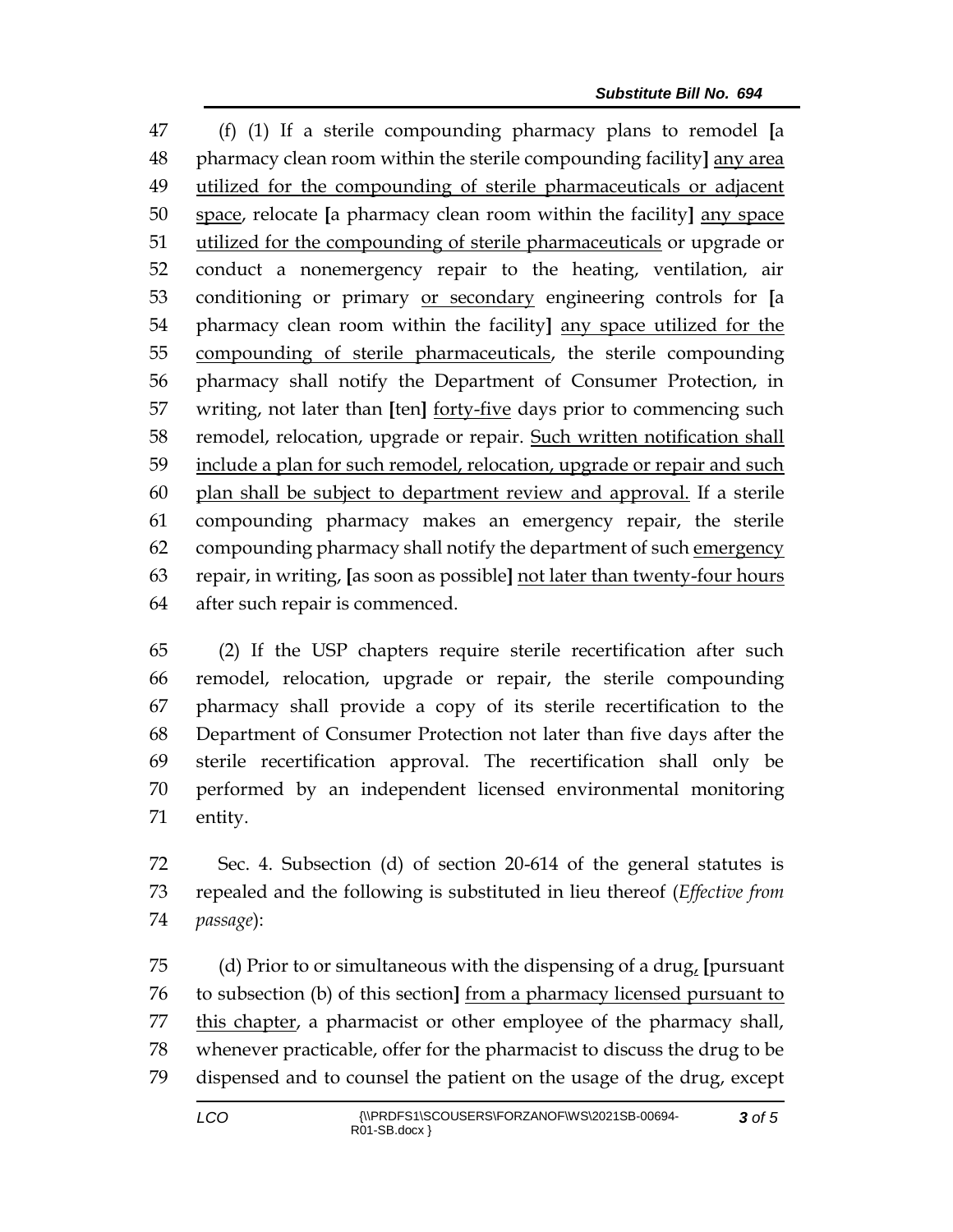when the person obtaining the prescription is other than the person named on the prescription form or electronic record or the pharmacist determines it is appropriate to make such offer in writing. Any such written offer shall include an offer to communicate with the patient either in person at the pharmacy or by telephone.

 Sec. 5. Subsection (a) of section 21a-70 of the general statutes is repealed and the following is substituted in lieu thereof (*Effective July 1, 2021*):

 (a) As used in this section: (1) "Drugs", "devices" and "cosmetics" have the same meanings as defined in section 21a-92, "wholesaler" or "distributor" means a person, including, but not limited to, a medical device and oxygen provider, a third-party logistics provider, a virtual manufacturer or a virtual wholesale distributor, as such terms are defined in section 20-571, whether within or without the boundaries of the state of Connecticut, who supplies drugs, devices or cosmetics prepared, produced or packaged by manufacturers, to other wholesalers, manufacturers, distributors, hospitals, prescribing practitioners, as defined in subdivision (24) of section 20-571, pharmacies, federal, state or municipal agencies, clinics or any other person as permitted under subsection (h) of this section, except that: (A) A retail pharmacy or a pharmacy within a licensed hospital that supplies to another such pharmacy a quantity of a noncontrolled drug or a schedule II, III, IV or V controlled substance normally stocked by such pharmacies to provide for the immediate needs of a patient pursuant to a prescription or medication order of an authorized practitioner, (B) a pharmacy within a licensed hospital that supplies drugs to another hospital or an authorized practitioner for research purposes, (C) a retail pharmacy that supplies a limited quantity of a noncontrolled drug or of a schedule II, III, IV or V controlled substance for emergency stock to a practitioner who is a medical director of a chronic and convalescent nursing home, of a rest home with nursing 111 supervision, of a hospice inpatient facility licensed pursuant to section  $19a-491$  or of a state correctional institution, and (D) a pharmacy within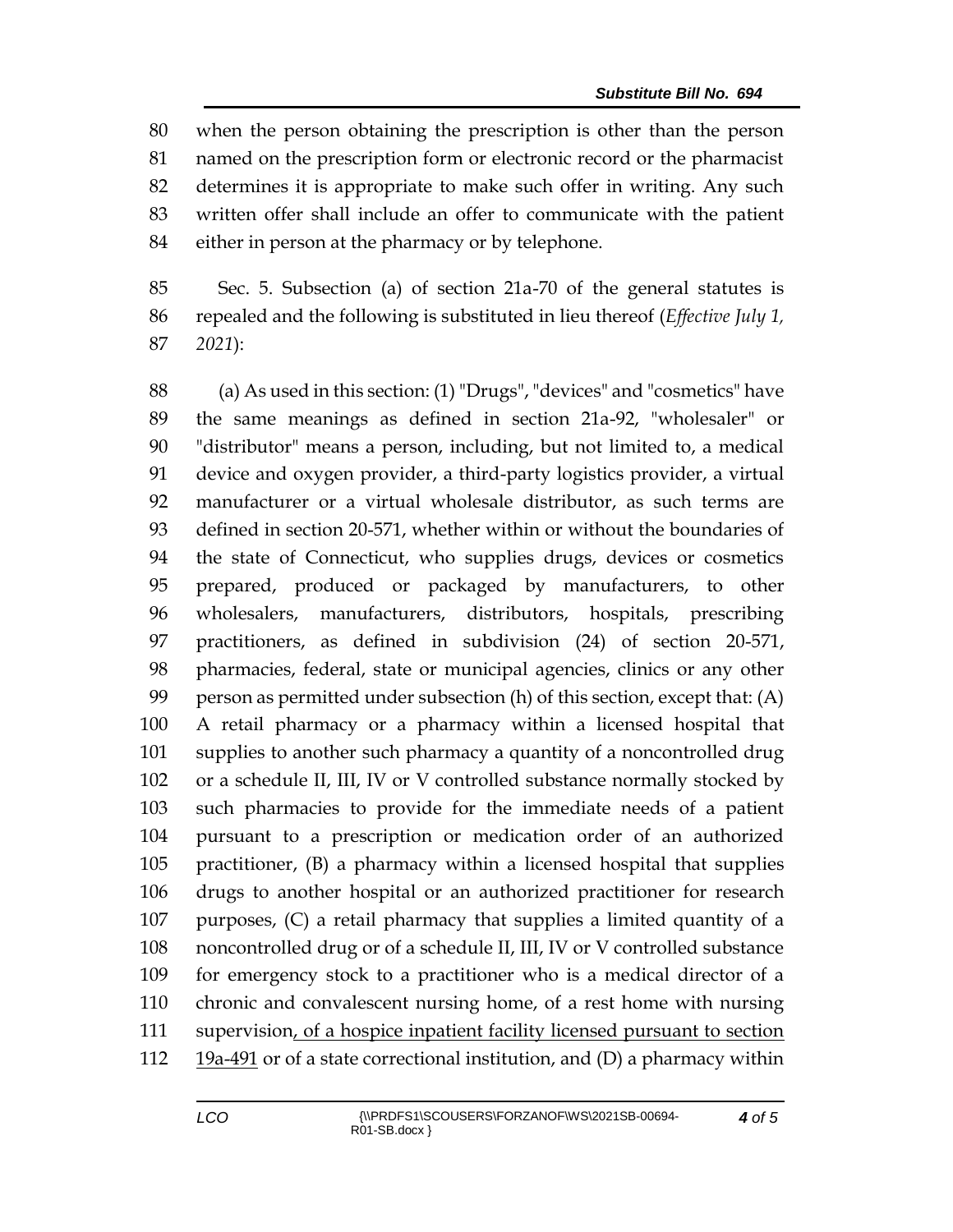a licensed hospital that contains another hospital wholly within its physical structure that supplies to such contained hospital a quantity of a noncontrolled drug or a schedule II, III, IV, or V controlled substance normally stocked by such hospitals to provide for the needs of a patient, pursuant to a prescription or medication order of an authorized practitioner, receiving inpatient care on a unit that is operated by the contained hospital, or receiving outpatient care in a setting operated by the contained hospital and such drug or substance is administered on- site by the contained hospital, shall not be deemed a wholesaler under this section; (2) "manufacturer" means (A) a person, whether within or without the boundaries of the state of Connecticut, who produces, prepares, cultivates, grows, propagates, compounds, converts or processes, directly or indirectly, by extraction from substances of natural origin or by means of chemical synthesis or by a combination of extraction and chemical synthesis, or who packages, repackages, labels or relabels a container under such manufacturer's own or any other trademark or label any drug, device or cosmetic for the purpose of selling such items, or (B) a sterile compounding pharmacy, as defined in section 20-633b, as amended by this act, that dispenses sterile pharmaceuticals without a prescription or a patient-specific medical order; (3) "drug", "device" and "cosmetic" have the same meanings as provided in section 21a-92; and (4) "commissioner" means the Commissioner of Consumer Protection or his or her designee.

| This act shall take effect as follows and shall amend the following<br>sections: |                 |              |
|----------------------------------------------------------------------------------|-----------------|--------------|
| Section 1                                                                        | October 1, 2021 | 21a-319      |
| Sec. 2                                                                           | from passage    | New section  |
| Sec. 3                                                                           | from passage    | $20-633b(f)$ |
| Sec. 4                                                                           | from passage    | $20-614(d)$  |
| Sec. 5                                                                           | July 1, 2021    | $21a-70(a)$  |

## *Statement of Legislative Commissioners:*

Section 2(b) was reorganized for clarity.